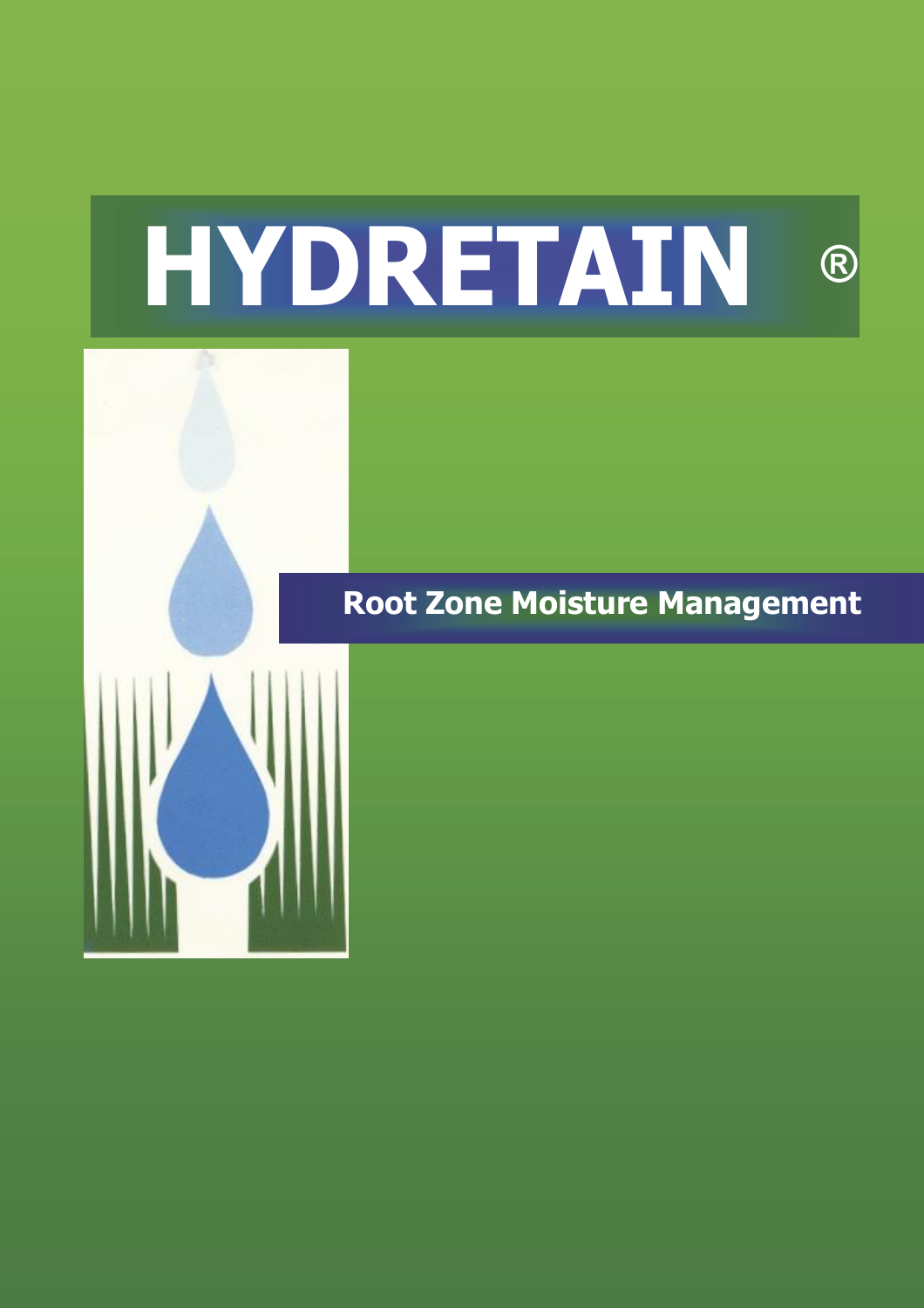# **HYDRETAIN® FOR TURF USE**

**Hydretain®** is not a soil wetting agent but rather patented technology designed to enhance the way your turf roots access soil moisture. **Hydretain®** is a liquid moisturiser for your turf roots.

The compounds in **Hydretain®** are attracted onto the root system which then mine the soil of

water vapour. This reduces your turf water needs whilst keeping moisture around the root system minimising desiccation of sensitive root tips and root hairs. This maintains the root system through the summer period and the higher moisture content reduces the build-up of heat in the root zone. **Hydretain®** helps to reduce the incidence of "Summer Decline".



### **Benefits to Turf**

• **Reduces water usage by extending the normal intervals between watering**

- **Reduces "Turf Wilting" and moisture/heat stress (Summer Decline)**
- **Maintains moisture around shallow root systems allowing maximum root retention under drying soil conditions.**
- **Wets Non-wetting Soils**
- **Will not cause burning of turf**
- **Organic & Biodegradable**
- **Improves the total appearance of the sward during hot dry periods**

**Hydretain**® is a very good aid in the successful germination and survival of seeded turf. Seeded



turf treated with **Hydretain®** will always be faster establishing and healthier.

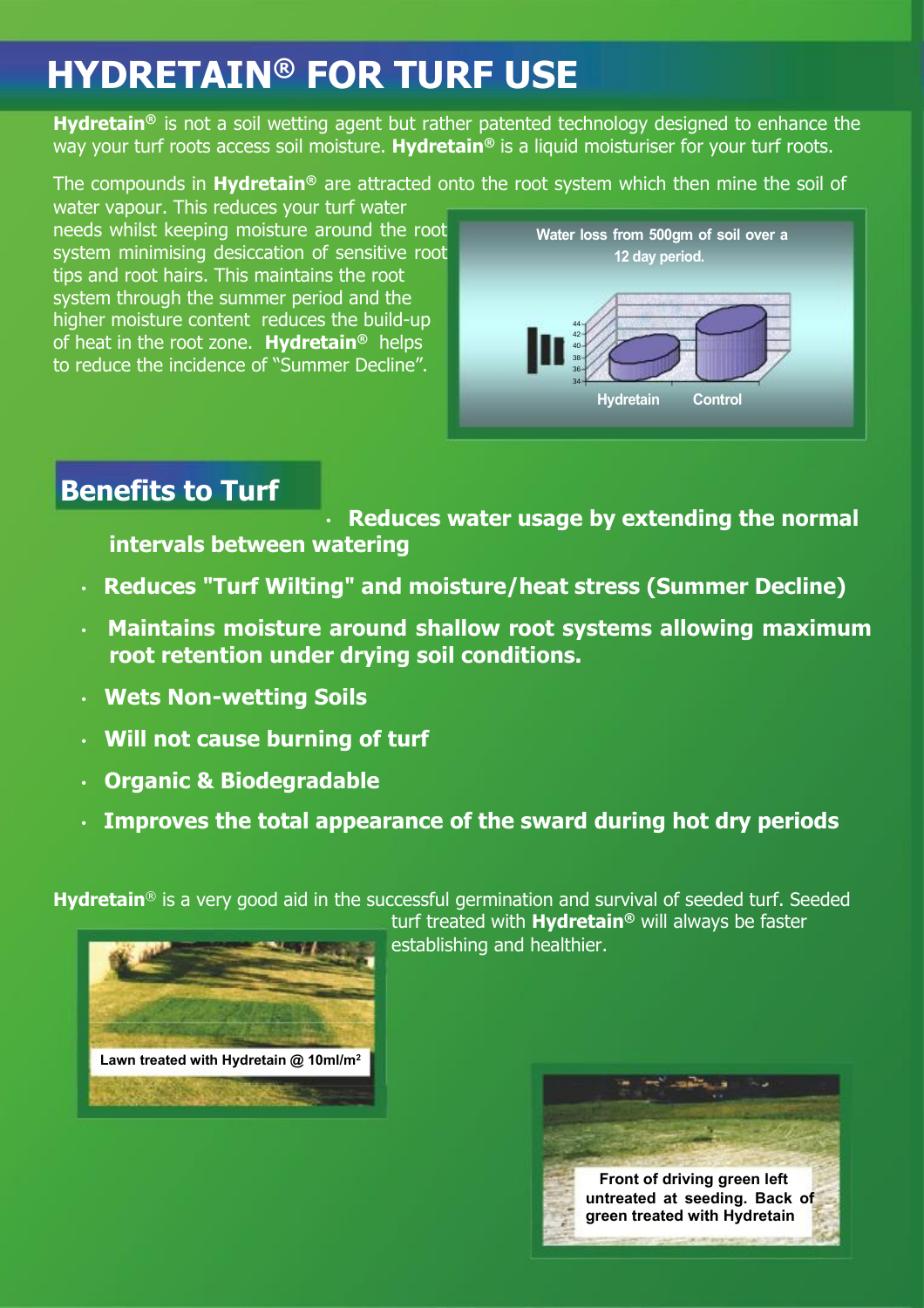## **HYDRETAIN® FOR PLANT USE**

As seen from the chart below, **Hydretain®** significantly increases the time it takes for a plant to wilt. This effectively reduces water consumption and minimises plant moisture stress. On average, the time taken for two wilts to occur where **Hydretain®** is used, is double that of the water only treatments.



**Hydretain®** has proven itself in revegetation work on sand dunes where mortality rates have been reduced by 50% in some situations. It has also proven a success in transplanting of vegetable speedlings where moisture stress can govern final yields. The photos below demonstrated how **Hydretain®** can influence the final yield of processing tomatoes due to a simple application of **Hydretain®** to the seedling trays just prior to transplanting into the field. Transplant shock is reduced significantly which gives the plant a great head start in life.



**Tomato yields were almost double for the Hydretain® treated seedlings**